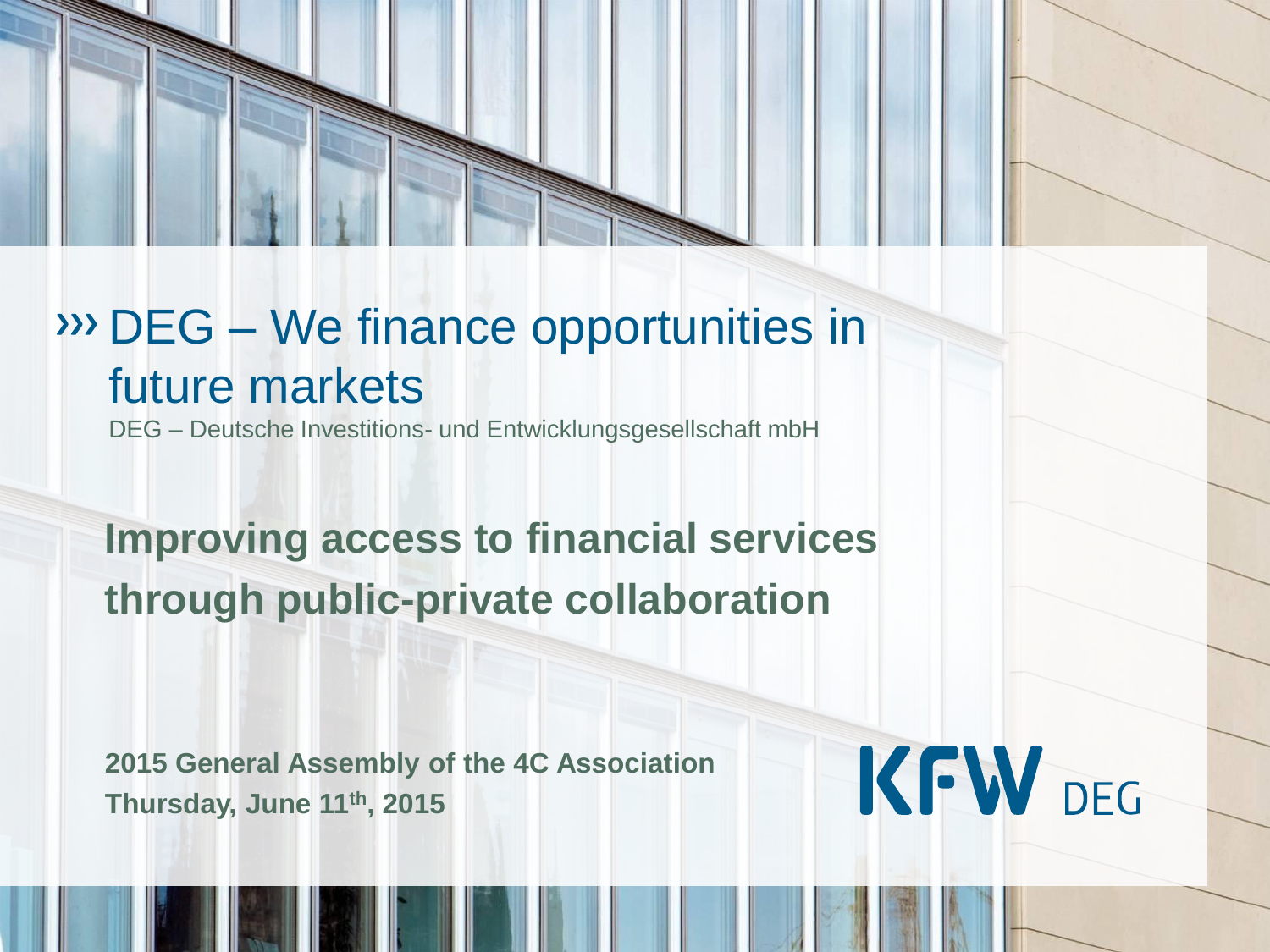### <sup>333</sup> Finance in the coffee sector – an overview of key partners

There is considerable private, public and philantropic commitment in coffee sector financing, mainly through:

- Commercial value-chain players (Traders, Exporters, Roasters etc.)
- Donors and foundations (Governments, Bill & Melinda Gates Foundation, Mastercard Foundation, Rabobank Foundation, etc.)
- Guarantee Facilities
- Commercial Banks
- Public funds and public-private facilities (e.g. IDH)
- Multilateral bodies (The World Bank, UN, EU)
- Technical Assistance Providers (Financial Alliance for Sustainable Trade, NGOs etc.)
- Development Finance Institutions (IFC, KfW/DEG, FMO, Proparco etc.)
- $\triangleright$  For many smallholder farmers, however, access to finance is limited, even though it could play a crucial role to increase productivity and sustainability.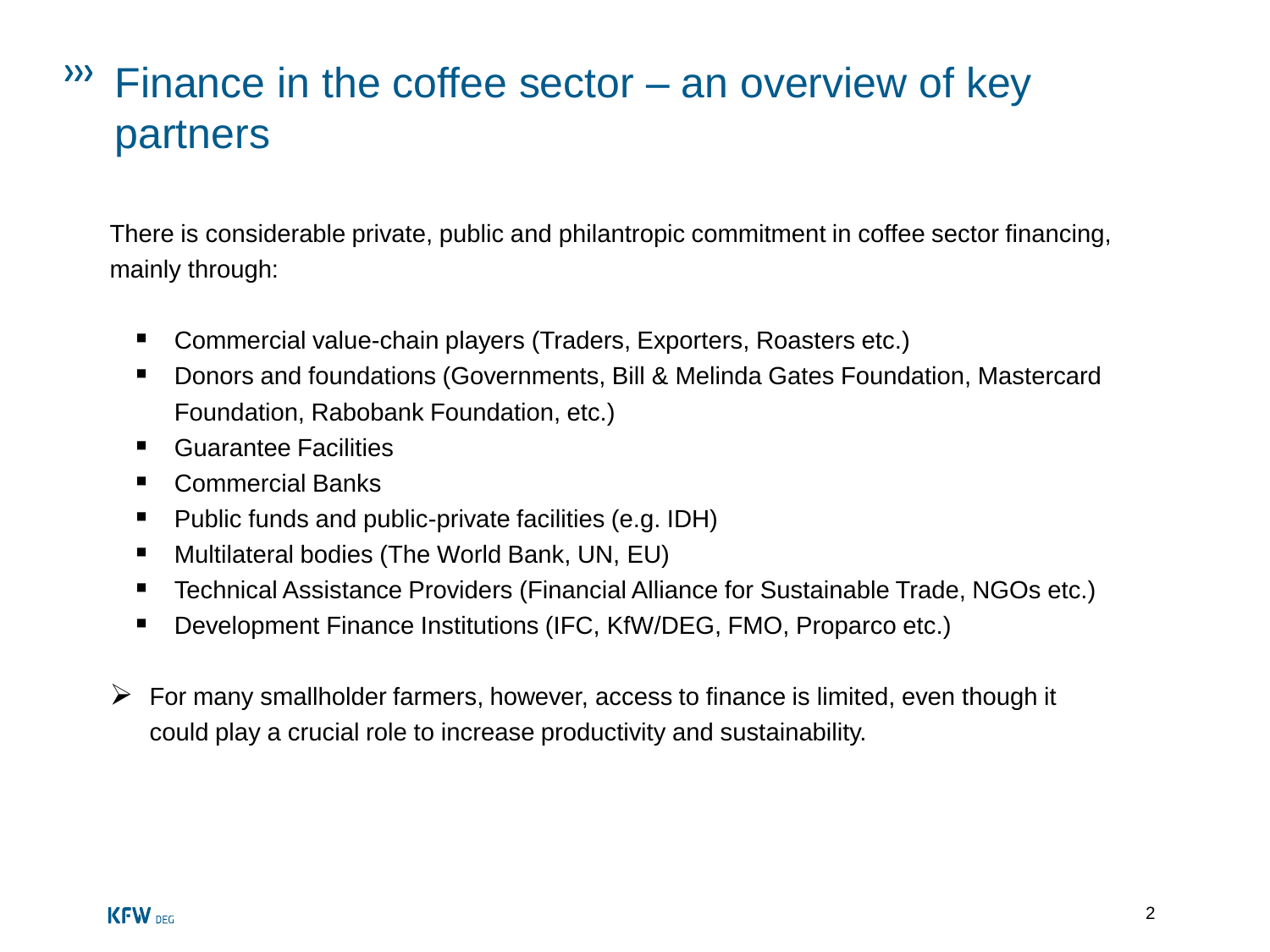Scope of DFI funding

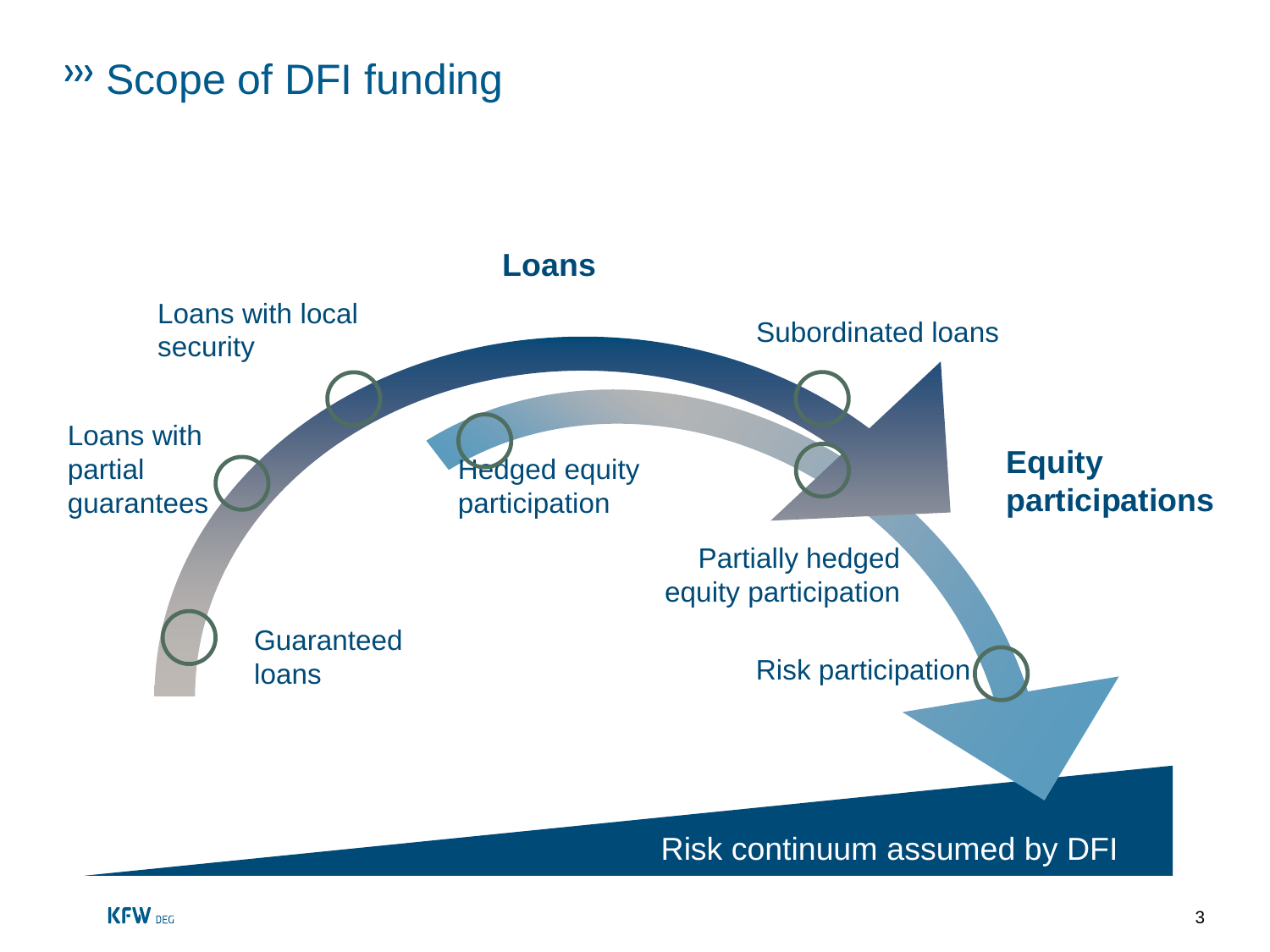## DEG as one example for DFI funding

Instruments and key figures

- › Contribution to sustainable economic growth and poverty reduction through promotion of private sector development in emerging markets
	- › Provider of long-term capital for private enterprises
	- $\angle$  Usually tenor of  $> 4$  years up to 15 years
- › "Additionality" by definition; complementary financing to commercial banks / PE funds

### **Loans & equity Additional Services**

- › Availability of technical assistance funds (TA) to support feasibility studies
- › E&S management systems
- › Special programs (CPT, develoPPP.de, Upscaling)



|         | > Established                                    | 1962                   |
|---------|--------------------------------------------------|------------------------|
|         | <b>Employees</b>                                 | 500                    |
| KFWDEC  | > Head office                                    | <b>Cologne</b>         |
|         | > Shareholder                                    | <b>KfW Frankfurt</b>   |
|         | Equity                                           | <b>EUR 1.9 billion</b> |
|         | Balance sheet total EUR 4.8 billion<br>$\lambda$ |                        |
| $T$ $T$ | > New business                                   | EUR 1.5 billion        |
|         | Portfolio                                        | <b>EUR 6.8 billion</b> |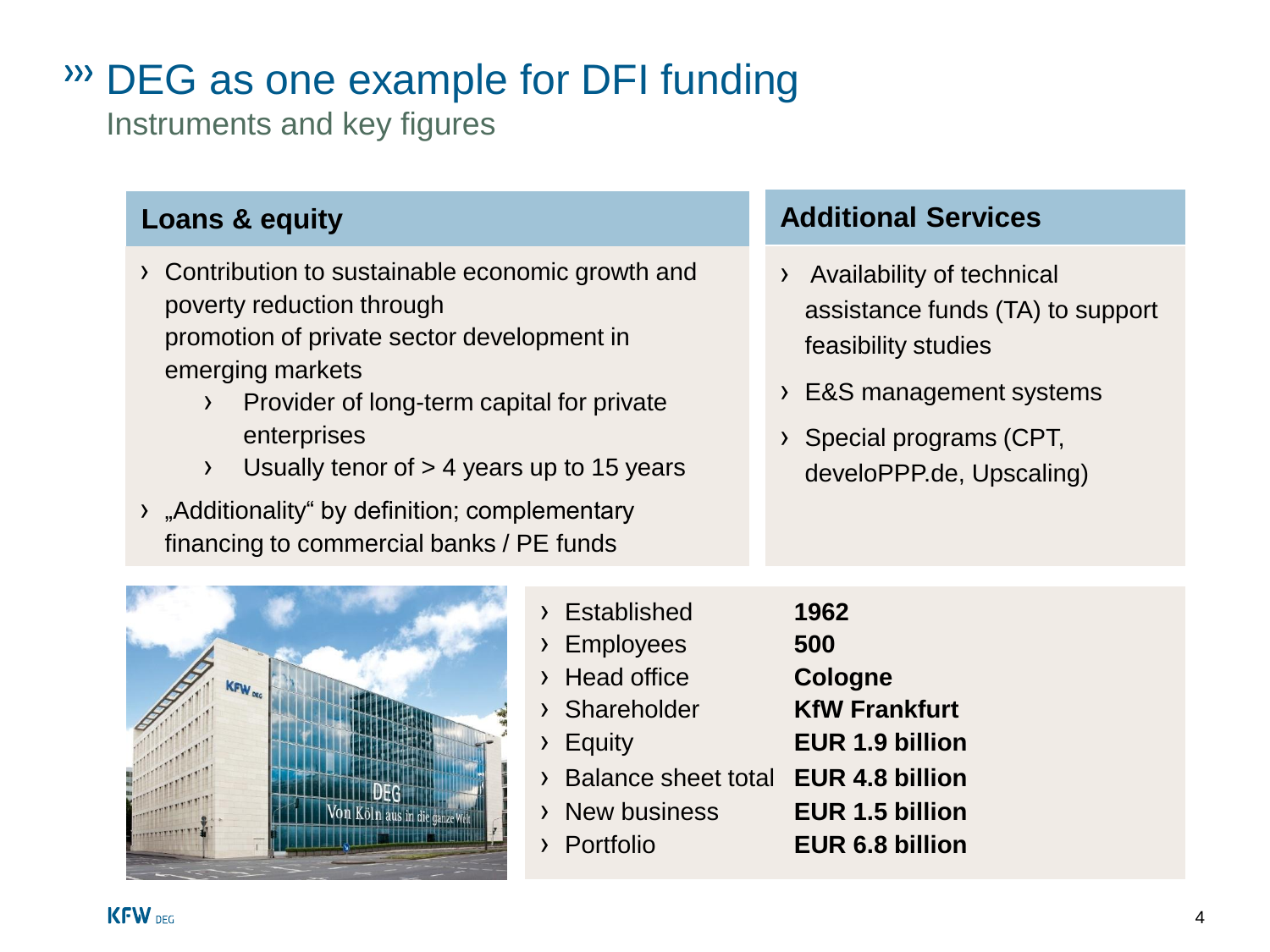### Access to finance for small-scale producers Lessons Learnt from the Coffee Partnership for Tanzania



The Coffee Partnership for Tanzania (CPT)

- is a partnership supported by the Bill & Melinda Gates Foundation.
- is managed by DEG and implemented in close cooperation with its partners from the private sector, who substantially co-finance the activities.
- aims at increasing the net income of 90,000 male and female smallholder coffee farmers in Tanzania, largely by doubling their yields, thereby improving the livelihood of over 500,000 Tanzanians.
- Provides good opportunities for further public/philanthropic-private collaboration and additional investments.

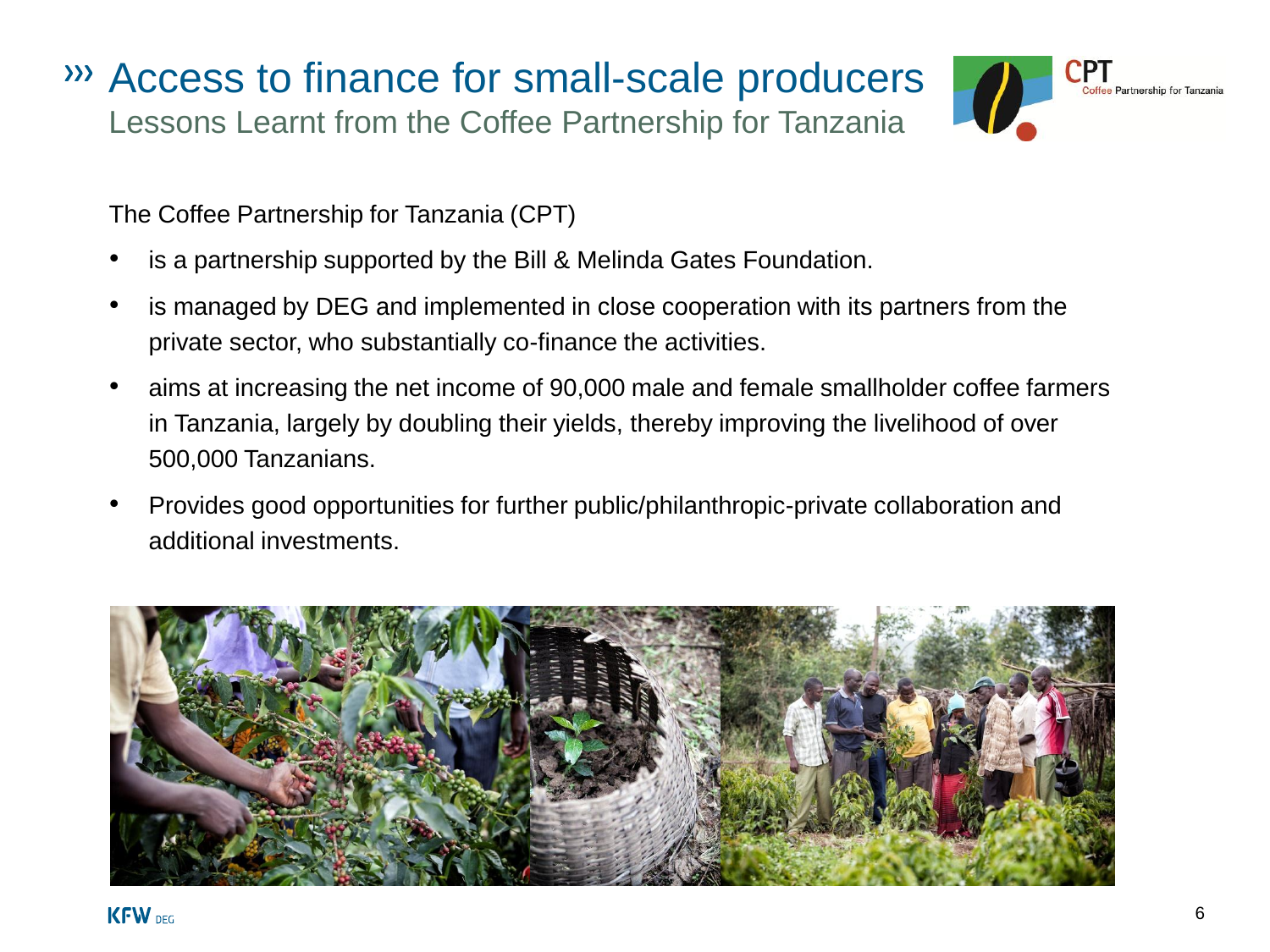### CPT: The Project Setup



Six key implementation partners supporting 90,000 farmers

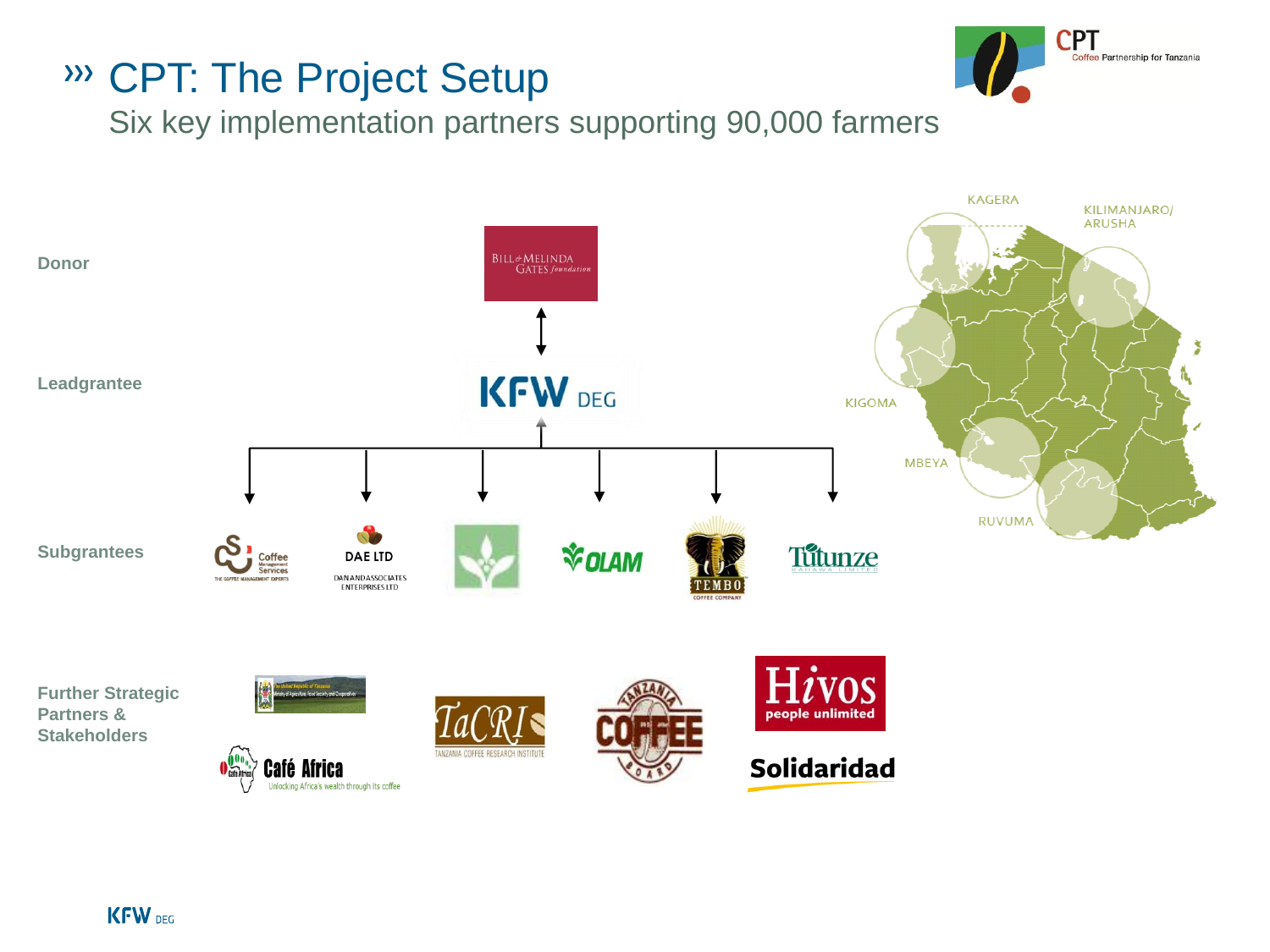### What we've learnt in the CPT…

As in many countries, smallholder farmers lack access to finance in Tanzania

#### **Key challenges of small-scale farming in Tanzania:**

- **Moral hazard in the form of side-selling**
- **Lack of collateralisable assets**
- **Low financing volumes and high transaction cost**
- Volatile commodity prices and crop failures
- **EXECT** Lack of organizational development and management capacity
- **Leads to lack of access to finance, notably pre-harvest input finance.**
- **Constitutes a missed opportunity to help improve productivity and sustainability!**
- **Significant cooperative strengthening and technical assistance with regard to financial literacy must precede or co-exist with any financing intervention in the country. Thus, building access to inclusive smallholder agricultural finance means, most of all, building well-governed and effectively managed producer organizations.**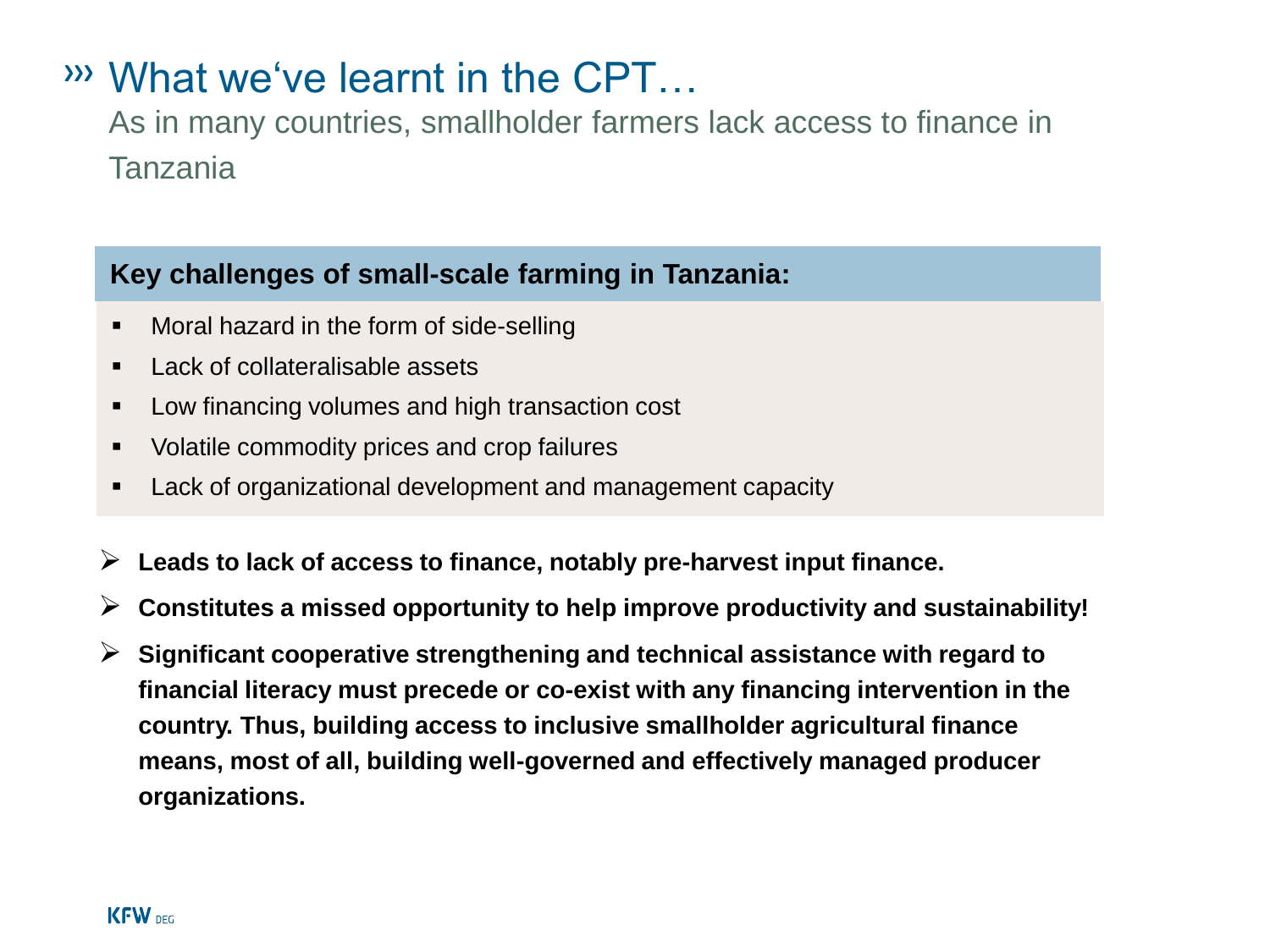### …and from key stakeholders in East Africa

Take-aways from the 4C Sustainability Forum and the 4C, ICO, IDH, AFCA & DEG expert workshop held in Nairobi in February 2015

- A more holistic view on the farming household system and its particular financing requirements is needed.
- Sustainability standards are not only good tools to move towards higher levels of sustainability and productivity, but also play an important role in creating the preconditions of access to finance for small-scale producers. However, one needs to go beyond certification/verification and support farmer entrepreneurship and financial literacy to improve financial inclusion.
- At the same time, agricultural literacy for bankers is needed, to improve the availability and success of financial products.
- The application of a 'gender lens' helps to maximize impact.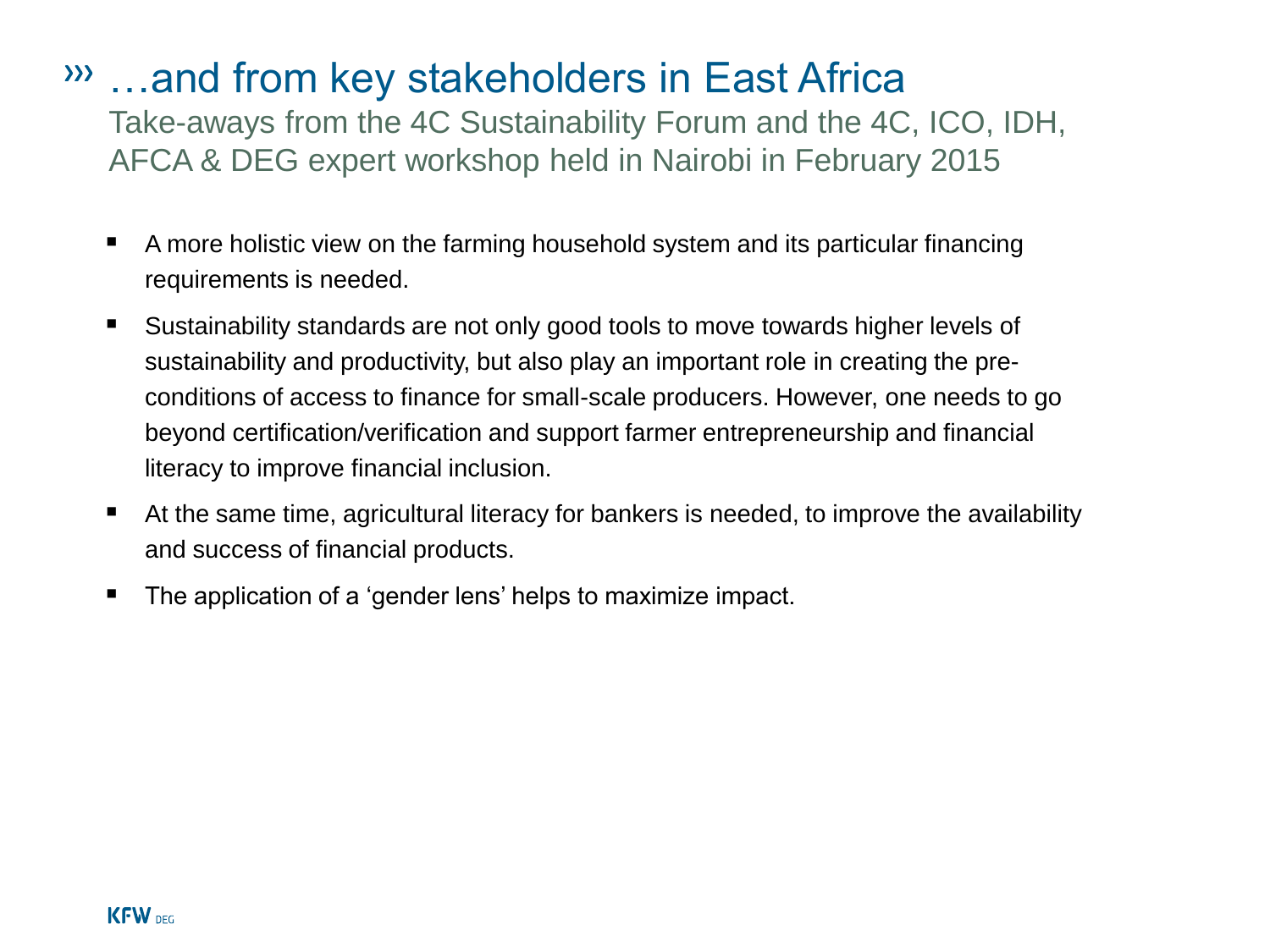### Addressing financial inclusion in Tanzania

Exploring possible pathways to improve access to finance for smallholders

#### **What we already do in the CPT:**

- Organizational development and promotion of financial literacy/basic business skills, both preconditions to successfully roll out finance.
- Issuing of post-harvest loan facilities and promotion of savings at individual farmer and producer organization level.
- Limited direct pre-harvest financing by coffee traders.
- Mobilization of commercial bank financing to coffee smallholder producer groups.

#### **What still needs to be done:**

- IDH and DEG, will jointly commission a pre-feasibility study to explore possible pathways to smallholder agricultural finance in Uganda and Tanzania.
	- **Interviews with key public and private stakeholders in both countries to explore** solutions including risk-sharing agreements, a first-loss tranche facility and a more conducive regulatory environment.
- Further improve financial literacy and entrepreneurial skills to improve the bankability of smallholder farmers.
- Expand financial inclusion and deepening through innovative, mobile-based technologies.
- Build or expand partnerships with banks, enterprises throughout the value chain and project implementers/initiatives.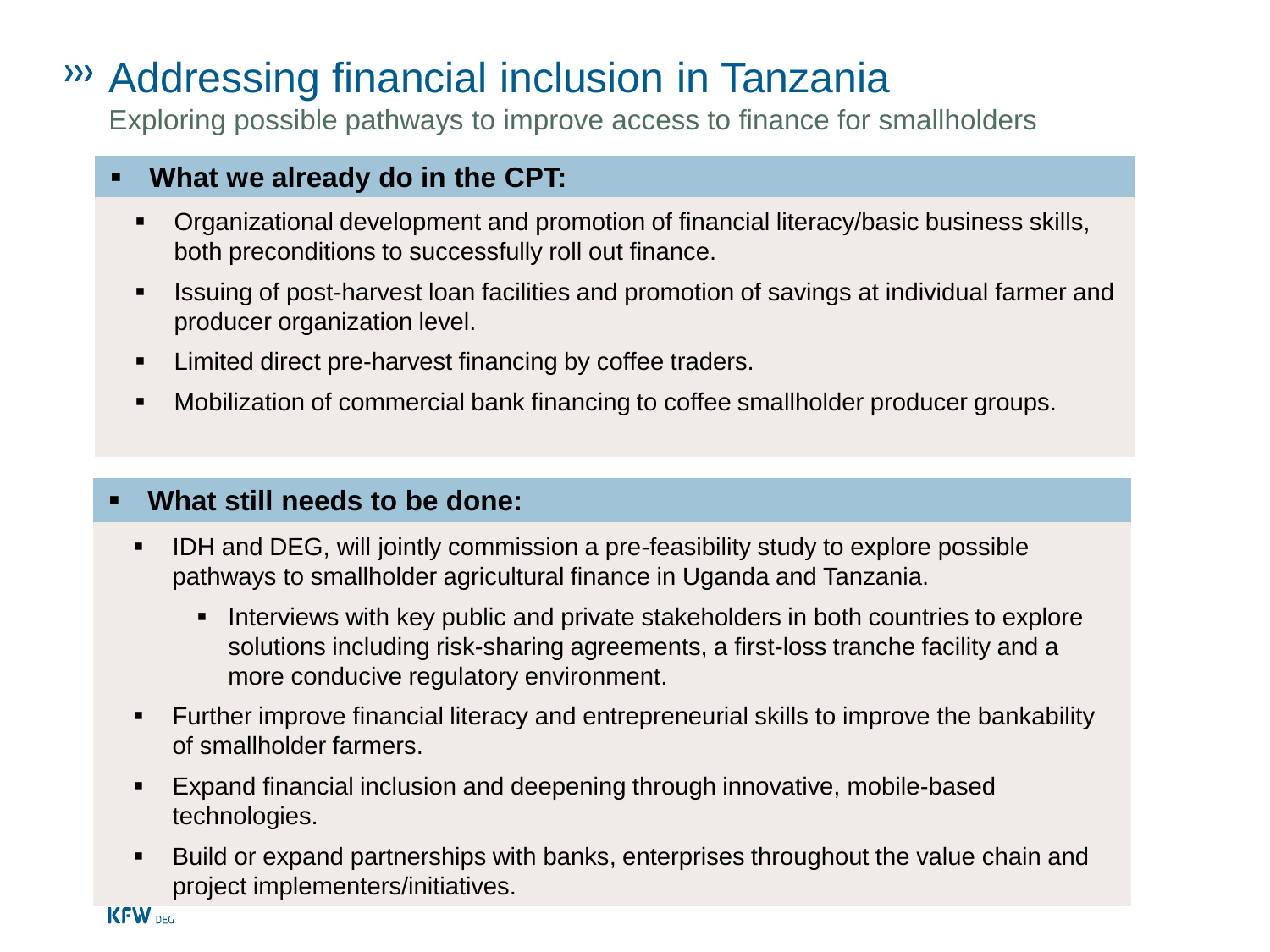### Conclusion

How to build, expand and sustain support and financing of the sector

- There are vast opportunities of public, private (and philanthropic) finance to tap in to at the SME or corporate level, but access to finance for smallholder farmers, especially pre-harvest, still remains a major challenge.
- A collaborative sector approach, involving public and private sectors, donors, financial service providers is essential to manage risk, develop holistic solutions and sustainably further improve financial inclusion in the coffee sector.
	- $\triangleright$  4C/ICO/IDH's Vision 2020 is a very good example how this can work!
- More commitment is needed from banks, donors and pre-competitive initiatives or commercial stakeholders such as traders and roasters – to expand the scope and tenure of the current commitment and to meet the sector's entire upstream-level demands in coffee financing and beyond.
- In the specific Tanzanian case, initiatives such as the *East African Coffee Initiative* or the *Coffee Partnership for Tanzania* have already supported tens of thousands of coffee producers – but are often perceived as playing a stronger role than they are capable of.
- **IF** In Tanzania there is a high potential (and need) for large productivity improvements and coffee sector development, with the potential for further expansion. Initiatives willing to make a difference in coffee can build on these existing initiatives, structures, relationships and lessons learnt.